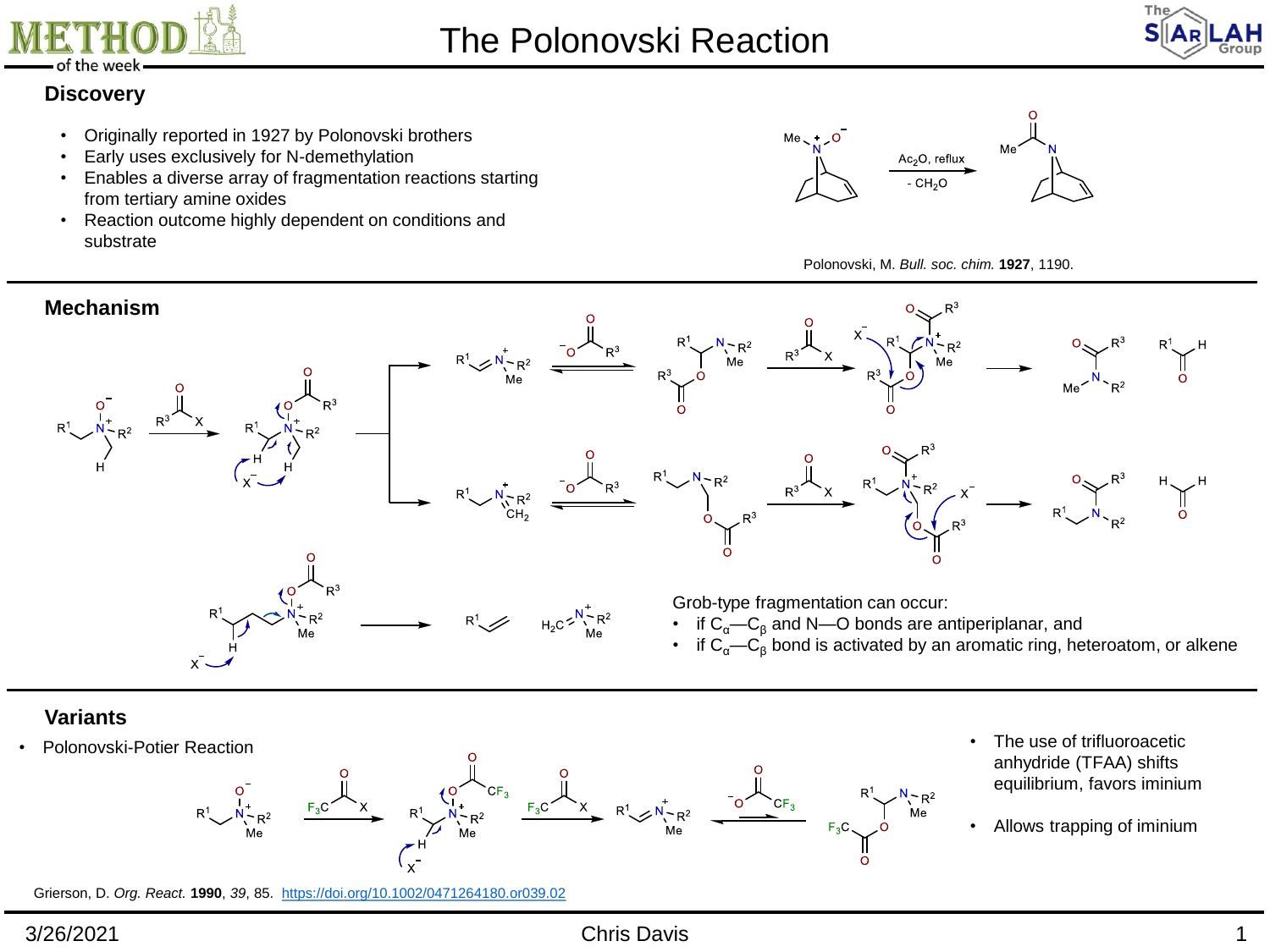



• Iron (II) Activation



 $SO<sub>2</sub>$  Activation



#### **Selectivity**

- **TFAA** gives more **thermodynamically** stable iminium
- **Acetic anhydride** deprotonates the more **kinetically** acidic alpha proton
- Electron withdrawing groups can increase selectivity
- Endocyclic iminium ions are favored over exocyclic iminiums
- FeSO<sub>4</sub> and SO<sub>2</sub> are much more sensitive to sterics and are used primarily for demethylation

Grierson, D. *Org. React.* **1990**, *39*, 85. <https://doi.org/10.1002/0471264180.or039.02>







3/26/2021 Chris Davis 2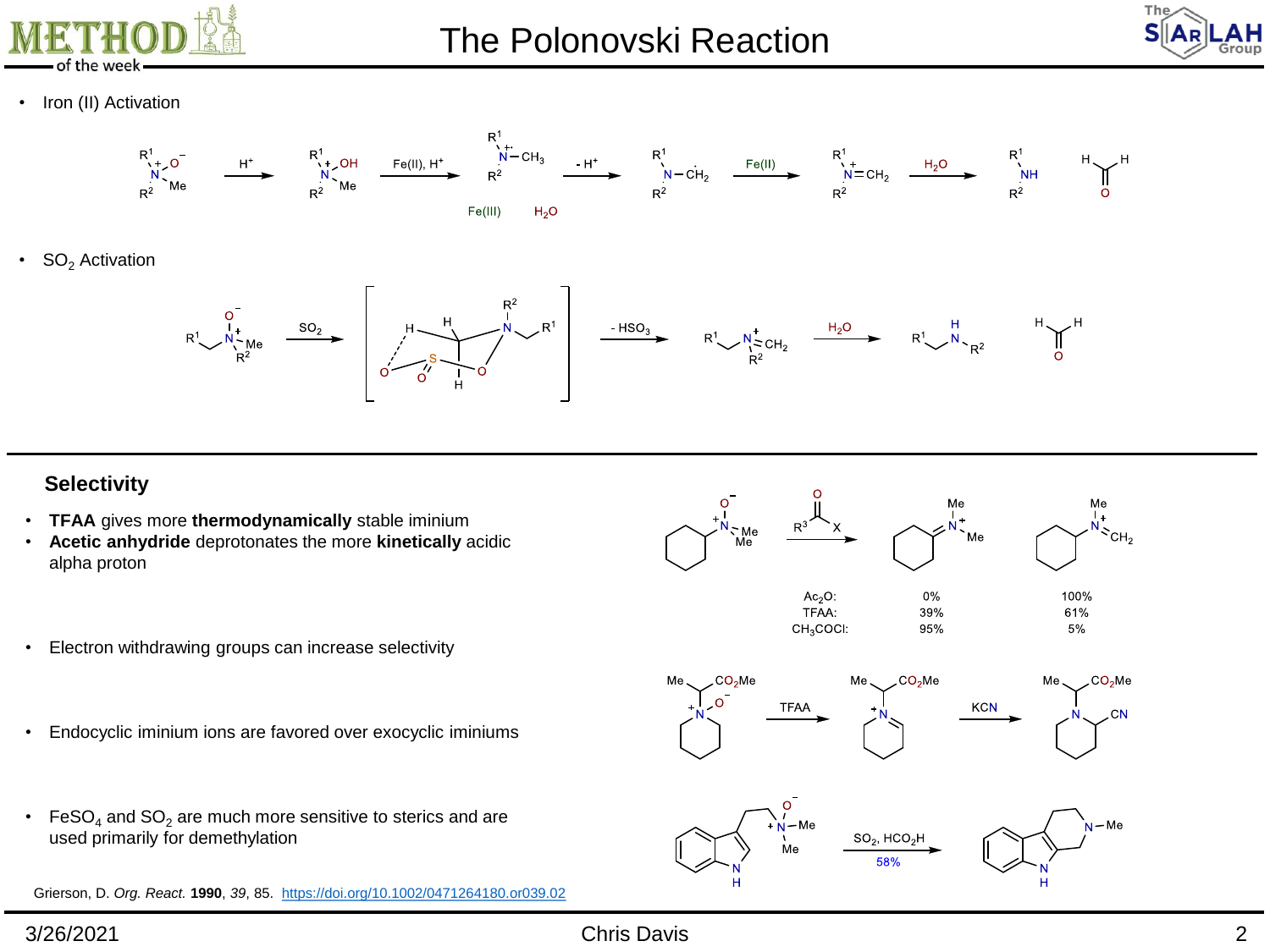

# The Polonovski Reaction



# **Applications in Total Synthesis**



Kobayashi, J. *J. Org. Chem.* **2002**, *67*, 5378.<https://doi.org/10.1021/jo025821w>



Danishefsky, S. J. *J. Am. Chem. Soc. 1996*, *118*, 9509. <https://doi.org/10.1021/ja960040w>



Kende, A. S. *J. Am. Chem. Soc. 1995*, *117*, 10597.<https://doi.org/10.1021/ja00147a032>



Ziegler, F. E., *J. Org. Chem.* **1997**, *62*, 1083.<https://doi.org/10.1021/jo961992n>

(-)-altemicidin